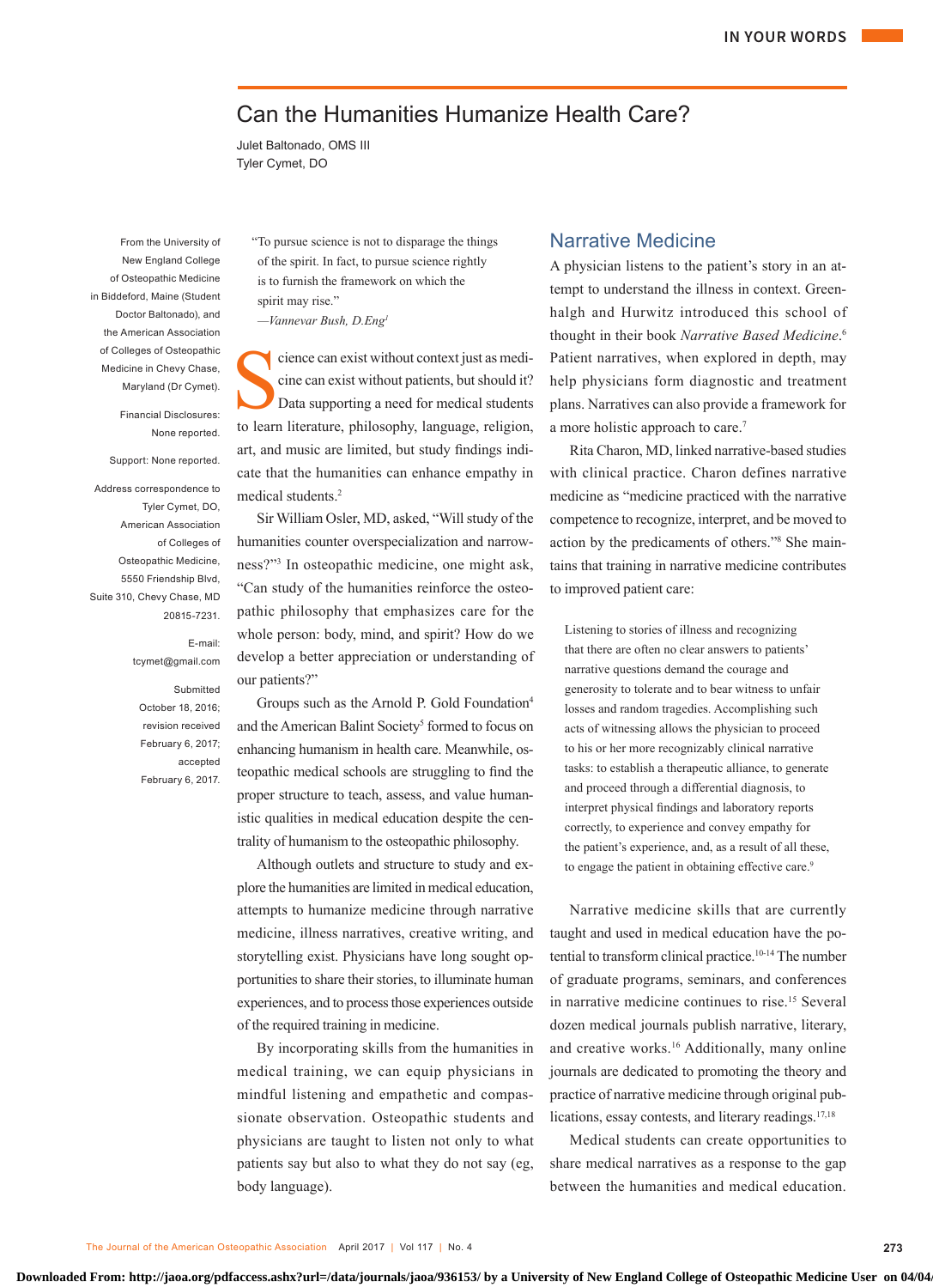Some osteopathic medical schools publish literary journals that are often edited by students to promote awareness of self-care, reflection, and mindfulness and to showcase artistic talents (*Table*). Through poetry, essays, photographs, prose, videos, and illustrations, medical students, educators, and physicians share personal stories related to medicine and give a voice to perspectives previously untold. These creative spaces emphasize the therapeutic nature of narratives for both the storyteller and the reader.

# Art in Medicine

The observational skills acquired from art observation can be used to enhance clinical skills. Artists who have mastered art observation—many of whom have never studied medicine—can help physicians identify the subtle details of the body and manifestations of illness by training their eyes to see deeper than laboratory and imaging results. Physicians thus may learn to make diagnoses based on their own observations rather than depending solely on tests.19

Medical educators have found value in teaching specific humanities skills. In 2012, Dianna Silvagni, JD, at Nova Southeastern University College of Osteopathic Medicine launched the Art Observation Program for students to develop effective skills in observation of patients through discussing artwork and art principles. Students can participate on site or remotely through a virtual version of the art program. Through this awardwinning program,<sup>20</sup> students have access to artwork from a local art museum and engage in facilitated discussions about art observation principles as they relate to observing patients.

In a project between the Uniformed Services University of the Health Sciences and the National Intrepid Center of Excellence, students participate in art therapy by creating masks to promote selfexploration and personal identity formation and to prevent burnout.<sup>21</sup> Through this project, students can take a break from clinical and academic commitments and focus on creativity.

## Looking Forward

There is a growing movement to incorporate humanities into medical education. The humanities comprise powerful tools to individualize care for the patient and to provide self-care and support to physicians in a stressful profession. To maximize a patient's health, physicians must look beyond the science and see the individual.

Medical humanities resources are available both inside and outside the osteopathic medical community.22 As technology advances, we need to monitor the divide between humanities and medicine as a protection for the patient-physician relationship. Humanities can be a helpful tool to bridge communication gaps and foster unity between patients and physicians.

#### Table.

#### Literary Journals at Osteopathic Medical Schools

| <b>School</b>                                                      | <b>Journal Name</b> | <b>Journal Website</b>                                                                                   |
|--------------------------------------------------------------------|---------------------|----------------------------------------------------------------------------------------------------------|
| Des Moines University<br>College of Osteopathic Medicine           | Abaton              | http://www.dmu.edu/abaton                                                                                |
| University of New England<br>College of Osteopathic Medicine       | Akesis              | http://dune.une.edu/akesis                                                                               |
| <b>Ohio University Heritage</b><br>College of Osteopathic Medicine | <b>ART-ERY</b>      | https://www.ohio.edu/medicine/about/<br>offices/student-affairs/student-organizations/<br>dublin/him.cfm |